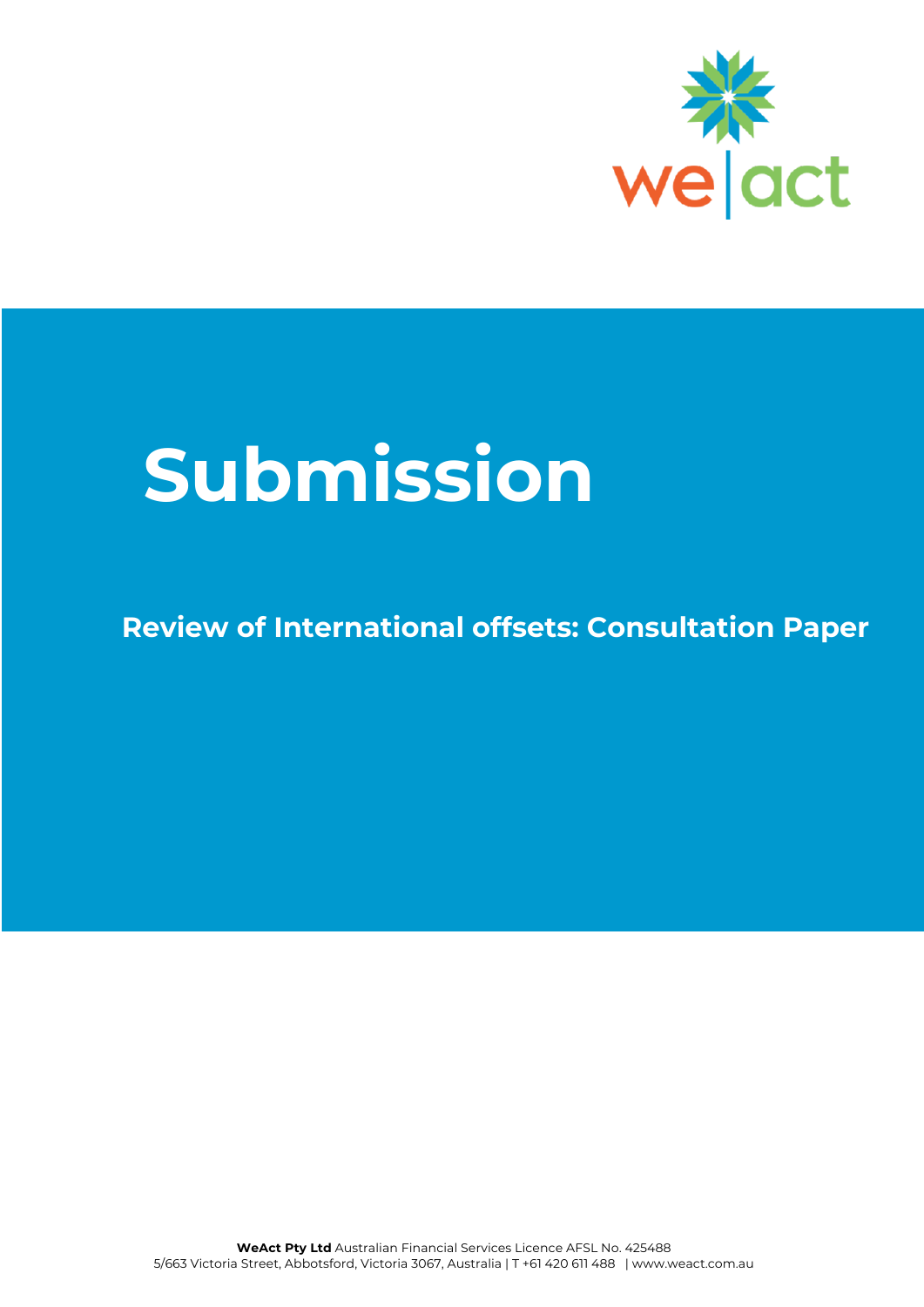

Thank you for the opportunity to submit our inputs on Climate Change Authority's *"Review of international offsets: consultation paper"*.

WeAct is a leading Carbon project developer and trader; trades carbon credits in Australian and global carbon markets. Our key markets include Australia, Europe, Africa, India, Korea, Mexico, Colombia, and South Africa.

Our expertise lies in our deep knowledge of international carbon markets and our global reach. Over the years, we have developed a robust market infrastructure to efficiently facilitate carbon transactions. Our submission is based on over a decade of experience in the international Carbon Markets. We have been involved in the development of Clean Development Mechanism (CDM), Gold Standard, and Verified Carbon Standard (or Verra) Projects internationally; and Emissions Reduction Fund (ERF) projects in Australia.

Our response to the questions outlined in the consultation paper is stated below.

## **1. The most important criteria for accepting emissions offsets for use in Climate Active and as part of IPCOS, including considering emissions offset claims from within and across different carbon accounting frameworks; and**

The integrity principles listed for determining the eligibility of offsets under Climate Active are an excellent place to start defining the criteria for accepting emission offsets for use in Climate Active and IPCOS. These criteria were developed before the establishment of the Article 6 rule; therefore, revising these criteria in line with the Article 6 decisions would be an essential first step. Climate Active currently uses the integrity principles listed below as a guide for determining offsets' eligibility:

- Additional
- Permanent
- **Measurable**
- **Transparent**
- Address leakage
- Independently audited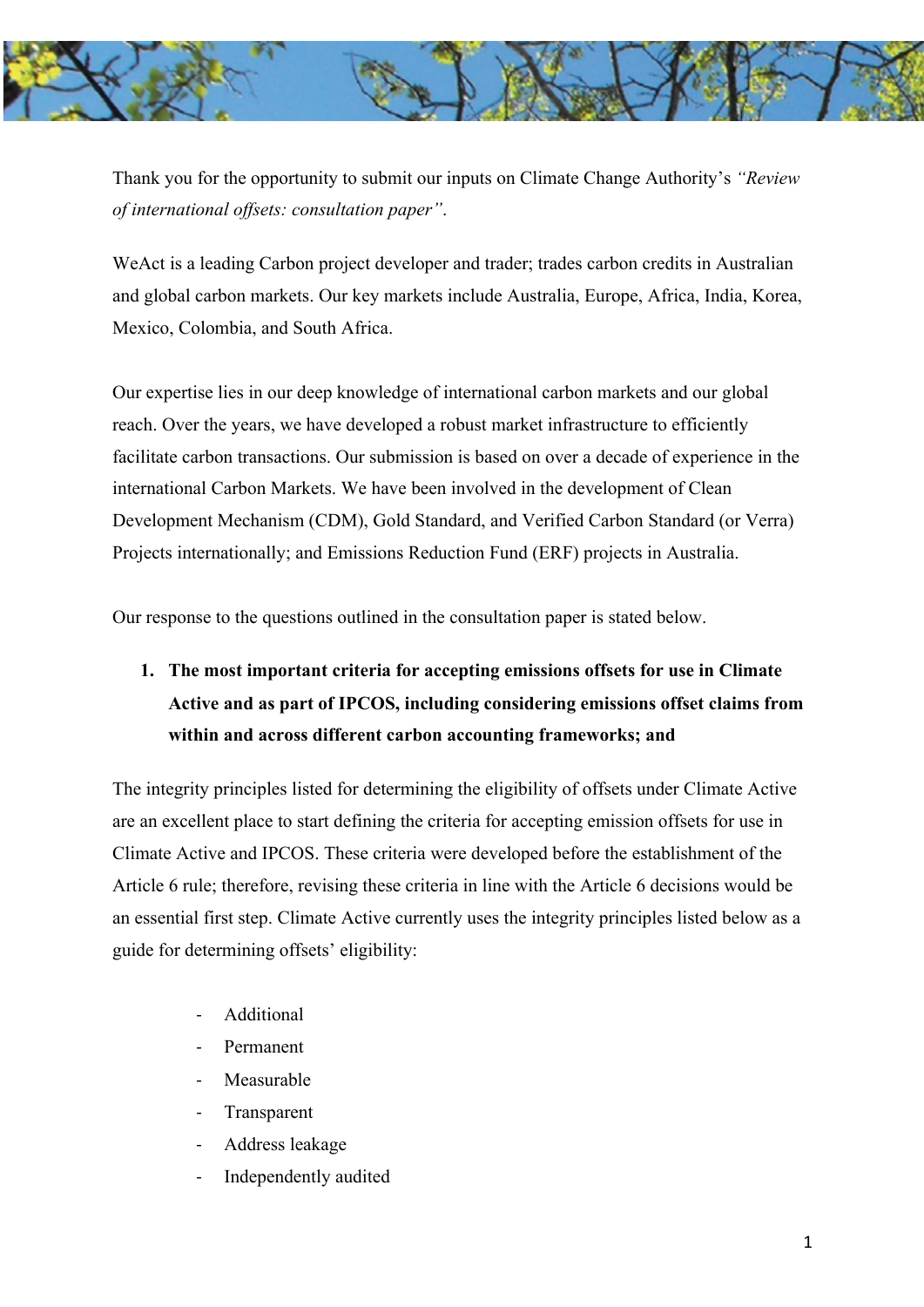

Registered

We would recommend adding additional criteria to this list:

- Emissions Offsets shall be measured in metric tonnes of carbon dioxide equivalent (t CO2 eq) in line with the metric used in Australia's NDC, applying the principles of transparency, accuracy, consistency, comparability, and completeness.
- Emissions offsets generated in the future (e.g., post-2022) should be based on the carbon project development methodology/ies that are revised and aligned with Article 6 rules of the Paris Agreement.
- Emissions offsets ensure environmental integrity and transparency. Transparency would be vital as any buyers of such credit should be able to review the publicly available project information such as emissions reduction calculations, project additionality, and baseline and stakeholder consultation meeting outcomes of the project.
- Emissions offsets arising from the energy efficiency improvements linked to fossil fuel use that enhance the lifetime of such equipment or lead to new fossil fuel investment shall be ineligible.
- The emissions offsets (i.e., ITMOs) used under IPCOS shall be correspondingly adjusted (CA) by the host country to avoid double-counting.

## **2. What are leading practice approaches for taking into account non-carbon benefits and avoiding adverse impacts; and**

The Paris Agreement on Climate Change recognises the synergies and opportunities that exist where the benefits of climate action can be integrated with the Sustainable Development Goals (SDG) Agenda 2030. Article 6 projects under the Paris Agreement are expected to demonstrate their contribution to the SDGs and measure, report, and verify those contributions.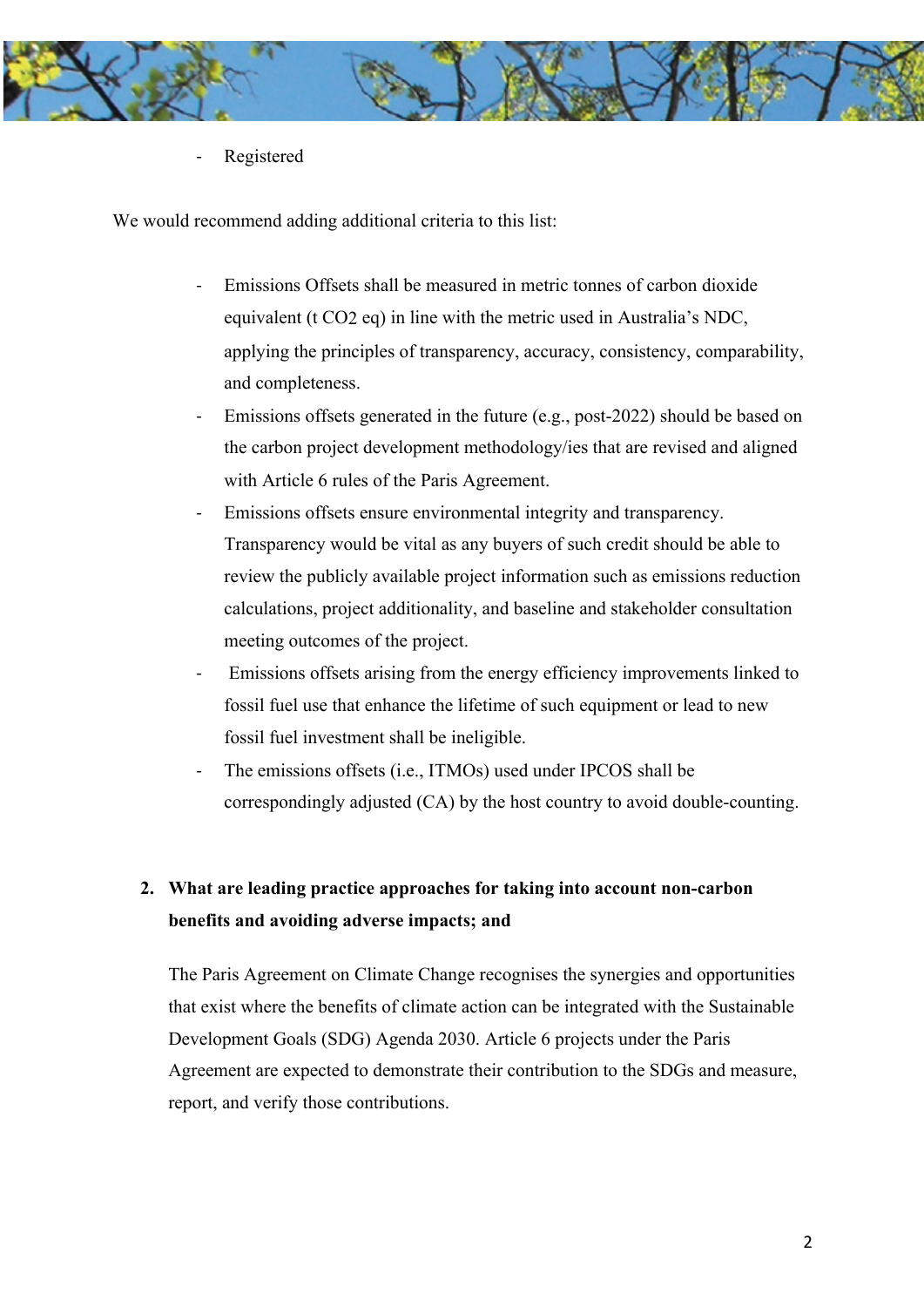

In our over a decade of international carbon markets experience, Gold Standard has the best practice for taking into account non-carbon benefits and avoiding adverse impacts. Projects registered under Gold Standard for Global Goals must consider noncarbon benefits such as project SDG impacts, which must be reported, monitored, and verified. Gold standard has a safeguarding mechanism that helps projects identify, prevent, and mitigate negative, unintended consequences that may arise from a given carbon project. More information on Gold Standard safeguarding mechanism can be found at:

https://globalgoals.goldstandard.org/103-par-safeguarding-principles-requirements/

## **3. Potential differences in criteria relating to the use of those offsets under Climate Active, as part of IPCOS or for other purposes; and**

Since the offsets used under IPCOS are expected to be counted towards Australia's NDC, any offset used under IPCOs shall be correspondingly adjusted by the host country to avoid double counting. Further, offsets created under IPCOS shall align with the rules, modalities, and procedures of the Article 6.2 mechanism.

The offsets used under the Climate Active will not require corresponding adjustment by the host country as the use of such offsets by the Australian companies will not be counted towards Australia's NDC.

We would caution against counting Climate Active offsets towards Australia's NDC. At present, Australia's NDC is not in line with the spirit and ambition of the Paris Agreement and its long-term temperature goal.

The voluntary carbon market exists for corporates and individuals who wish to take voluntary actions to offset their emissions, which goes over and above the NDC and increases the overall climate ambition. Should Climate Active credits be counted towards Australia's NDC, this will cannibalise the voluntary actions of these non-liable entities and decrease Australia's overall climate ambition. This would likely lead corporates to leave the Climate Active program and continue their voluntary activities outside the scheme.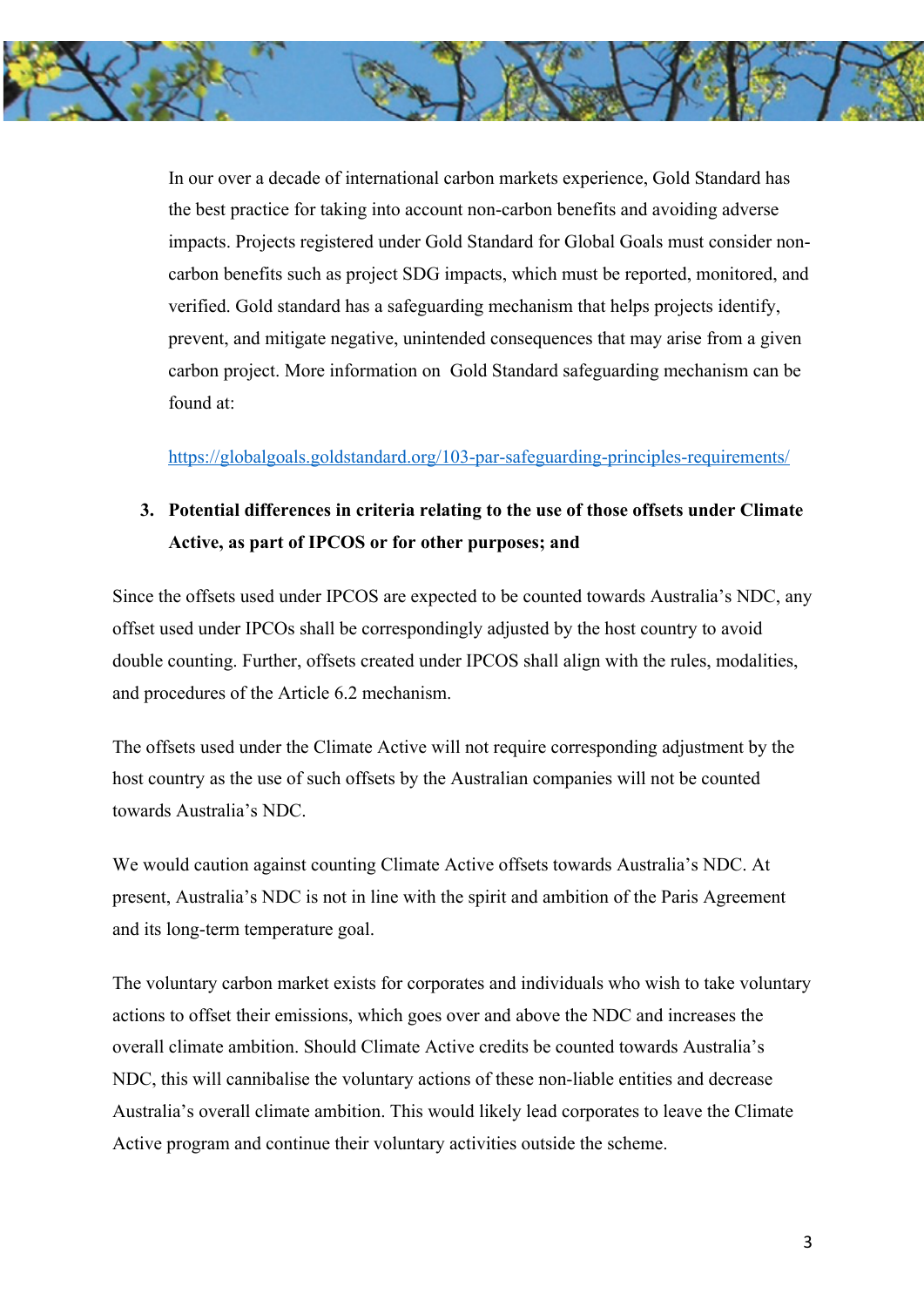

From a market perspective, historically, a majority of offsets retired under the Climate Active program have been international offsets due to the availability of supply and much lower cost, relative to ACCUs. We envisage Corresponding Adjusted (CA) carbon offsets being more expensive than the non-CA carbon offsets. We expect a limited supply of CA credits in the early years, making these credits expensive and unviable options for the Climate Active participants.

## **4. Whether the criteria can or should be applied at a scheme level, by classes of units or project types or individual projects; and**

Any carbon offset projects developed in the coming years (both domestic and international) must align themselves with the rules, modalities, and procedures of the Article 6 mechanism of the Paris Agreement. This would be true for the new projects developed under the ERF. Existing ERF methodologies shall be revised according to Article 6 rules of the Paris Agreement, including any new methodologies developed under the ERF. Such alignment of methodologies with the Article 6 rules will open up opportunities for the Australian carbon market participants to develop Article 6.2 projects using ERF methodologies.

In terms of criteria, it can be applied at the scheme level, unit types, and project types, depending on the goal and climate ambition of the Australian Government. We recommend considering the following criteria for offsets under the IPCOS:

#### *Scheme level:*

The credits generated from the sector/s inside the host NDC shall be considered for IPCOS since the emissions account of such sectors is transparently reported as part of the NDC or other reporting mechanism under the UNFCCC. The host country usually has information on the underlying assumptions, data, and methodologies of NDC targets and key policies and measures associated with NDC implementation. However, emissions of the sectors outside the host country NDC may not always be publicly available and transparent, making it difficult for a buyer to ascertain the credibility of the purchase of such credits. For this reason, and to ensure that the eligibility criteria stated in Q1 above are met, we suggest considering IPCOS project activities only within the host country NDC.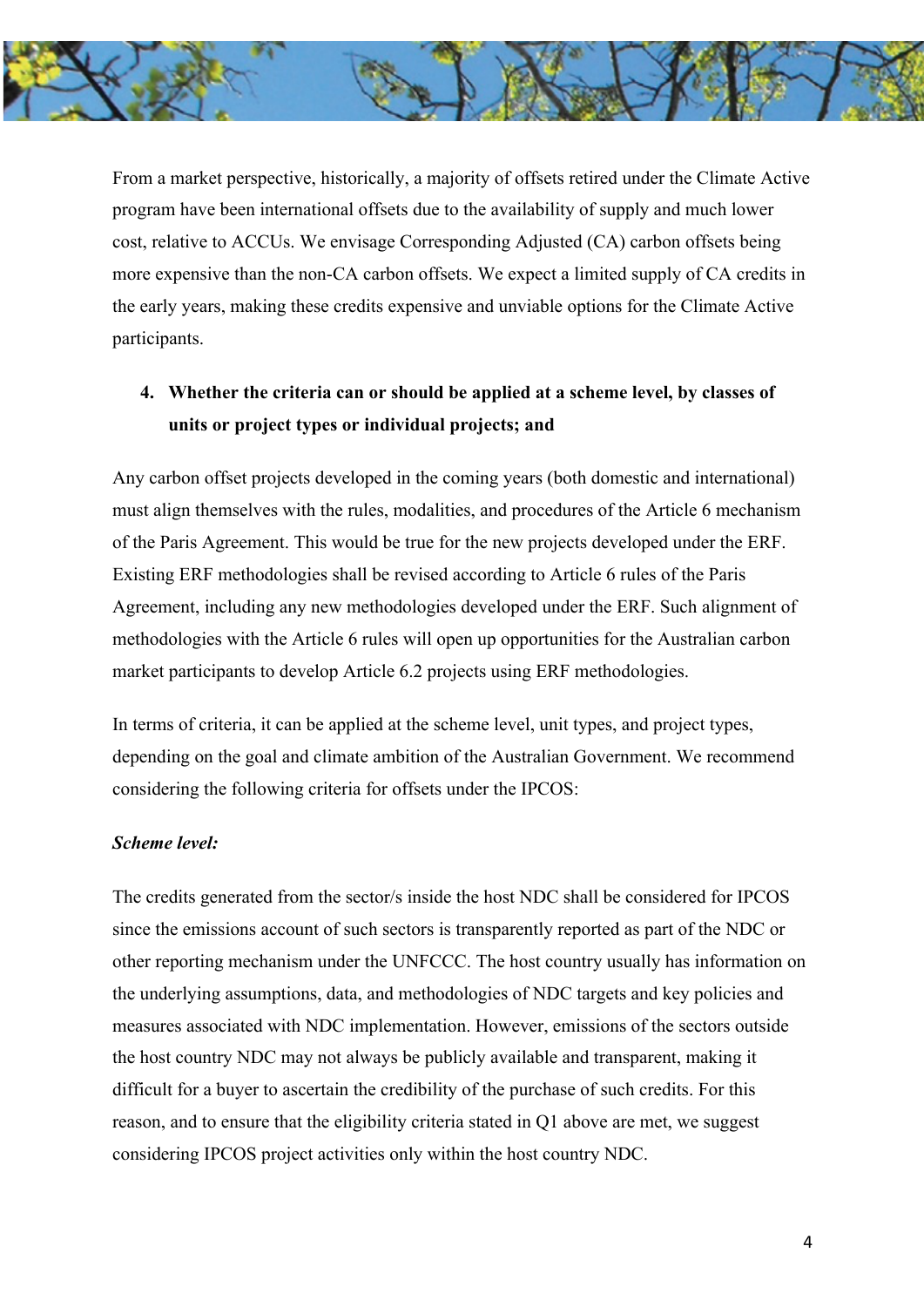

#### *Unit types:*

**Certified Emissions Reductions** (CERs) issued as per the rules of the Kyoto Protocol from Clean Development Mechanism projects, except for:

- long-term (lCERs) and temporary (tCERs); and
- CERs from nuclear projects, the destruction of trifluoromethane, and the destruction of nitrous oxide from adipic acid plants or from large-scale hydroelectric projects

**Verified Carbon Units** (VCUs) issued by the Verified Carbon Standard.

Any VCUs arising from the project registered after 2022/2023 shall follow a methodology that has been revised and aligned with Article 6 of the Paris Agreement.

**Gold Standard Verified Emissions Reductions** (GS-VERs) issued by the Gold Standard:

Any GS-VERs arising from the project registered after 2022/2023 shall follow a methodology that has been revised and aligned with Article 6 of the Paris Agreement

#### **Under IPCOS:**

We suggest that credits are authorised by the host country and correspondingly adjusted. The carbon project should be based on a methodology/ies that is Article 6.2 aligned and the carbon activity should be within the host country's NDC.

#### **Project types:**

We suggest that in alignment with the ambition of the Paris Agreement, emissions offsets arising from the energy efficiency improvements linked to fossil fuel use that enhance the lifetime of such equipment or lead to new fossil fuel investment shall be ineligible.

We suggest community projects with higher co-benefits shall be prioritised under IPCOS. One example of such a project is provided in Annex 1 below.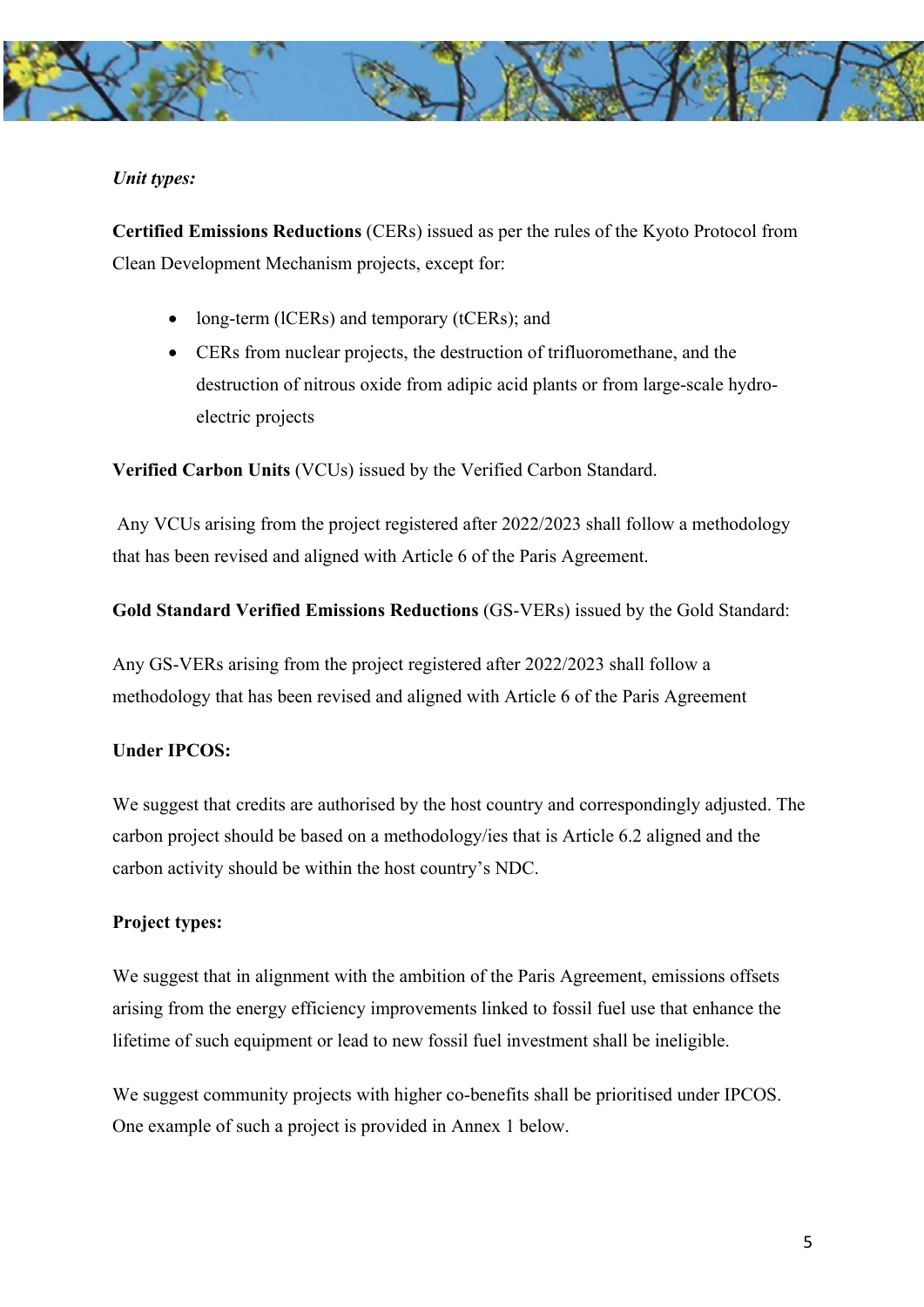

## **5. To what extent the vintage of units (such as relating to abatement, project registration or issuance) should be relevant to the use of those offsets; and**

In line with international best practice, we suggest that Australia allows international offsets according to CORSIA vintage criteria, which is post-2016.

To avoid confusion in the marketplace, the vintage criteria should be based on the "monitoring period" during which the emission reductions were achieved and not the registration or issuance date.

#### **6. Which offsets could be eligible for use under Climate Active at the present time**

The following offset units<sup>1</sup> are eligible under the Climate Active Carbon Neutral Standard:

- **Australian Carbon Credit Units** (ACCUs) issued by the Clean Energy Regulator in accordance with the framework established by the *Carbon Credits (Carbon Farming Initiative) Act 2011*.
- **Certified Emissions Reductions** (CERs) issued as per the rules of the Kyoto Protocol from Clean Development Mechanism projects, with the exception of:

o long-term (lCERs) and temporary (tCERs); and

o CERs from nuclear projects, the destruction of trifluoromethane, and the destruction of nitrous oxide from adipic acid plants or from large-scale hydroelectric projects not consistent with criteria adopted by the EU (based on the World Commission on Dams guidelines).

- **Removal Units (RMUs) issued by a Kyoto Protocol country on the basis of land use,** land-use change and forestry activities under Article 3.3 or Article 3.4 of the Kyoto Protocol.
- **Verified Emissions Reductions** (VERs) issued by the Gold Standard.

<sup>1</sup> https://www.industry.gov.au/sites/default/files/2020-09/climate-active-technical-guidance-manual.pdf, pg 49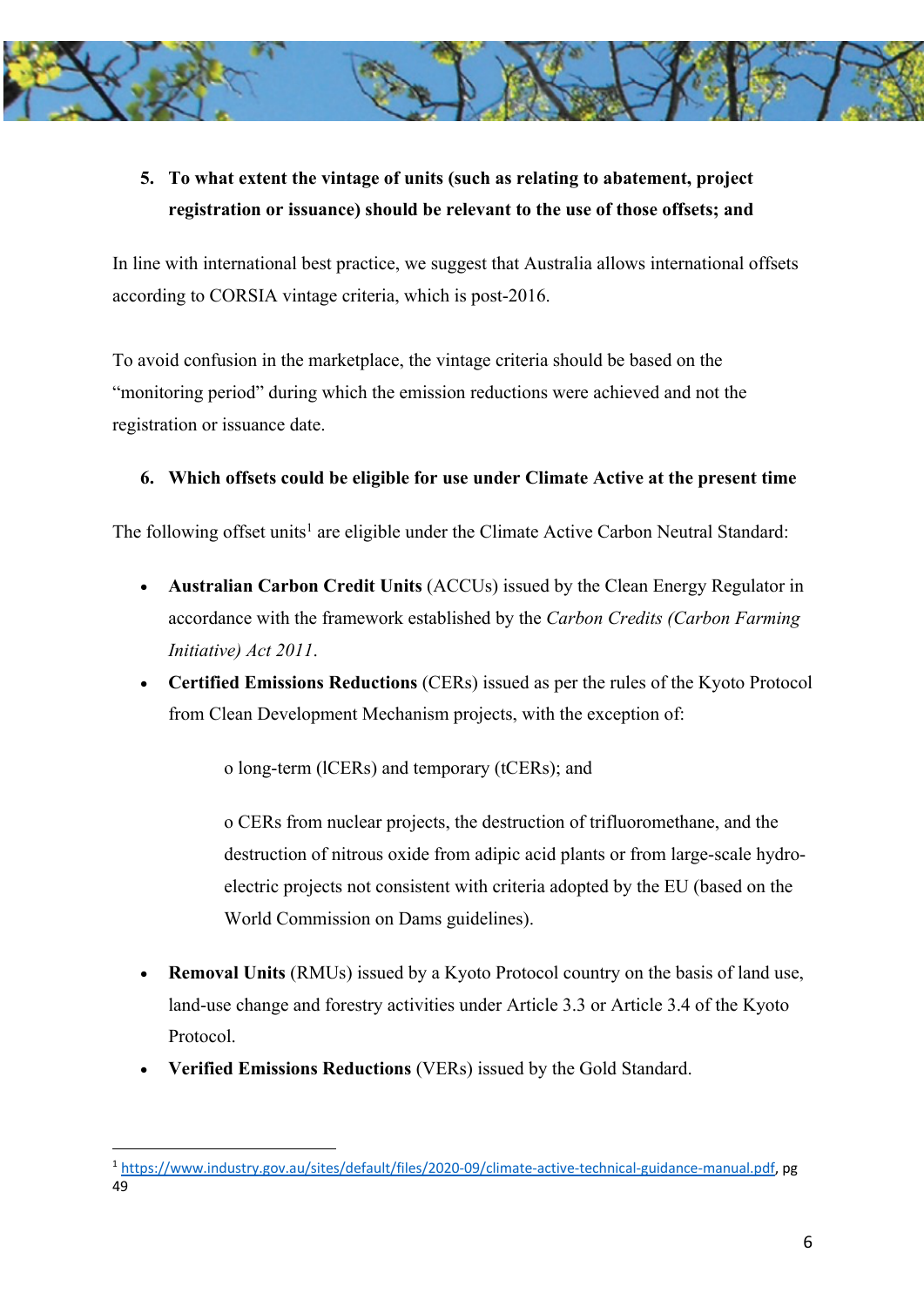- - **Verified Carbon Units** (VCUs) issued by the Verified Carbon Standard.

All of the offsets mentioned above should be eligible for use under Climate Active at present. Both Gold Standard and Verified Carbon Standard will continue to generate high-quality international offsets in the Paris era. The existing CDM projects have a choice of transitioning into the A6.4 mechanism, should these CDM projects meet the new transition rules.

As per the Article 6 deal agreed at COP26, the CERs generated for the CDM projects registered on or after 1 January 2013 can be used towards countries' first nationally determined contributions (i.e., by 2030 for most countries). We doubt that any advanced developed economies will use such credits to meet their NDC target as such a decision will dampen the climate ambition agreed under the Paris Agreement. However, these credits could still be used by the Climate Active participants, with further restrictions on CERs regarding vintage and project types, and project location, allowing the Climate Active participants to purchase offsets in a supply shortage current voluntary market. An example of such restrictions could be:

- Allowing CERs generated from the least developed countries (LDCs) and Small Island Developing States (SIDS), including Australia's pacific neighbours. **[No vintage restriction]**
- Allowing CERs generated from a small scale or micro-scale community-based projects in developing countries with co-benefits **[No vintage restriction]**
- CERs generated from large scale CDM projects with **vintage restrictions** (e.g., CERs with post-2016 vintage)
- To avoid confusion, the vintage criteria should be based on the "monitoring" period" during which the emission reductions were achieved.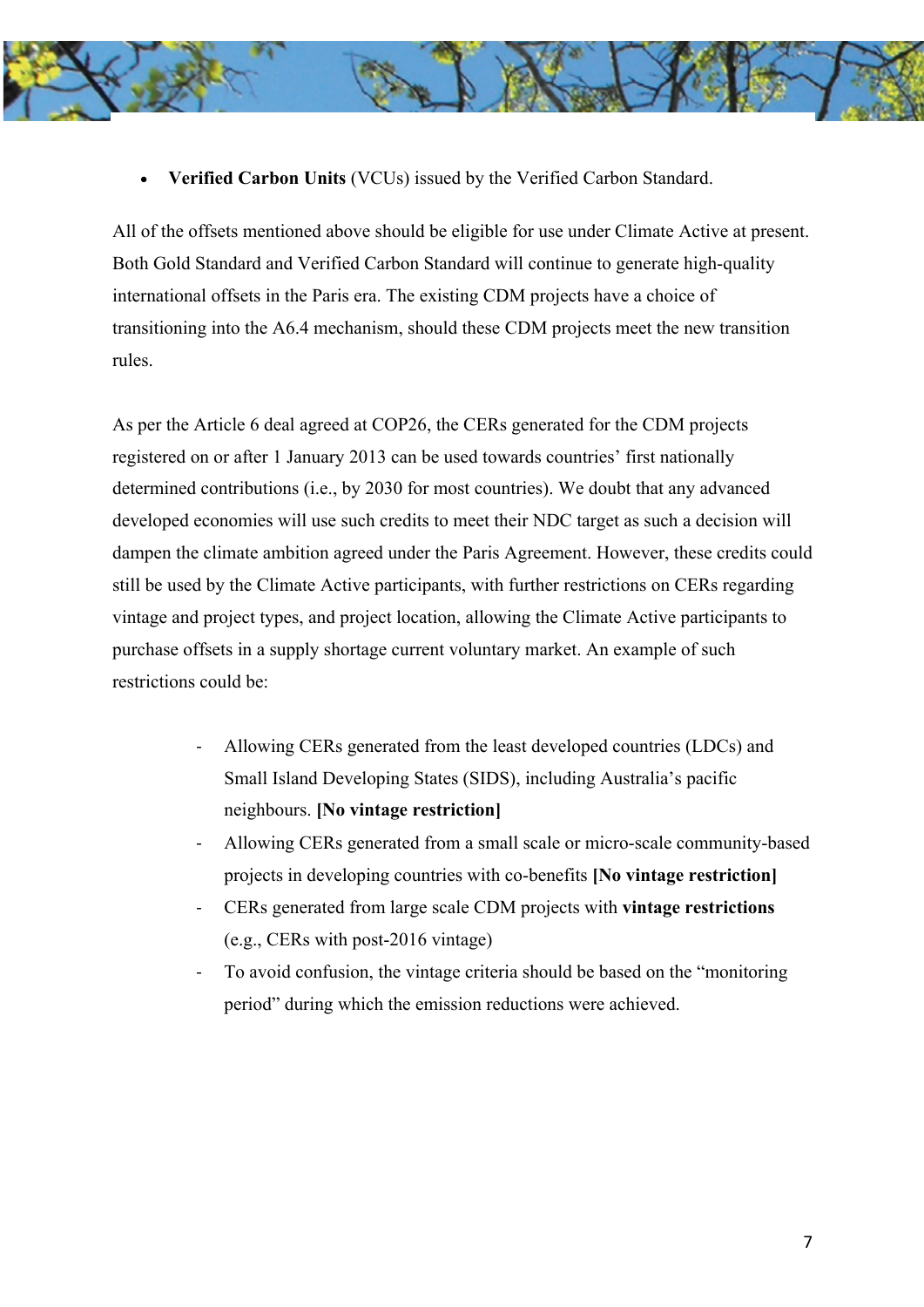#### **Guiding Questions**

#### **What considerations should guide the use of international offsets in Australia?**

The most important consideration for using international offsets in Australia is two folds. First and foremost, it is essential to be clear for which purposes the international offsets will ultimately be used. If they will be used to meet Australia's NDC target, then those credits shall be authorised by the host country government and correspondingly adjusted to avoid double counting.

If such credits are to be used by the voluntary market participants in the country, then no corresponding adjustment may be required. A national registry system that can house and track all international credits in a single online registry platform would be necessary as voluntary carbon standards will also be used for ITMO generation under Article 6.2.

At present, the ANREU account can only hold and track ACCUs and CERs. There will be a need to track and link the ANREU in its current form with other registries to hold and track various international credits under Article 6.2, Article 6.4, Verra, and Gold Standard.

Secondly, as part of the integrated suite of climate policies, whether Australia will require ITMOs to fulfill its NDC needs to be considered. If ITMOs are necessary, it needs to be decided what percentage of the NDC target will be achieved through ITMOs under Article 6.2 or Article 6.4 and set up the registry and implement the international offset procurement plan.

**What is the role of offsets in Australia's transition to net-zero emissions, and how might this change over time?** 

- **1. Does this vary by offset type (e.g., sequestration vs emissions reduced or avoided?)**
- **2. What are the opportunities and risks presented by international offsets now and into the future?**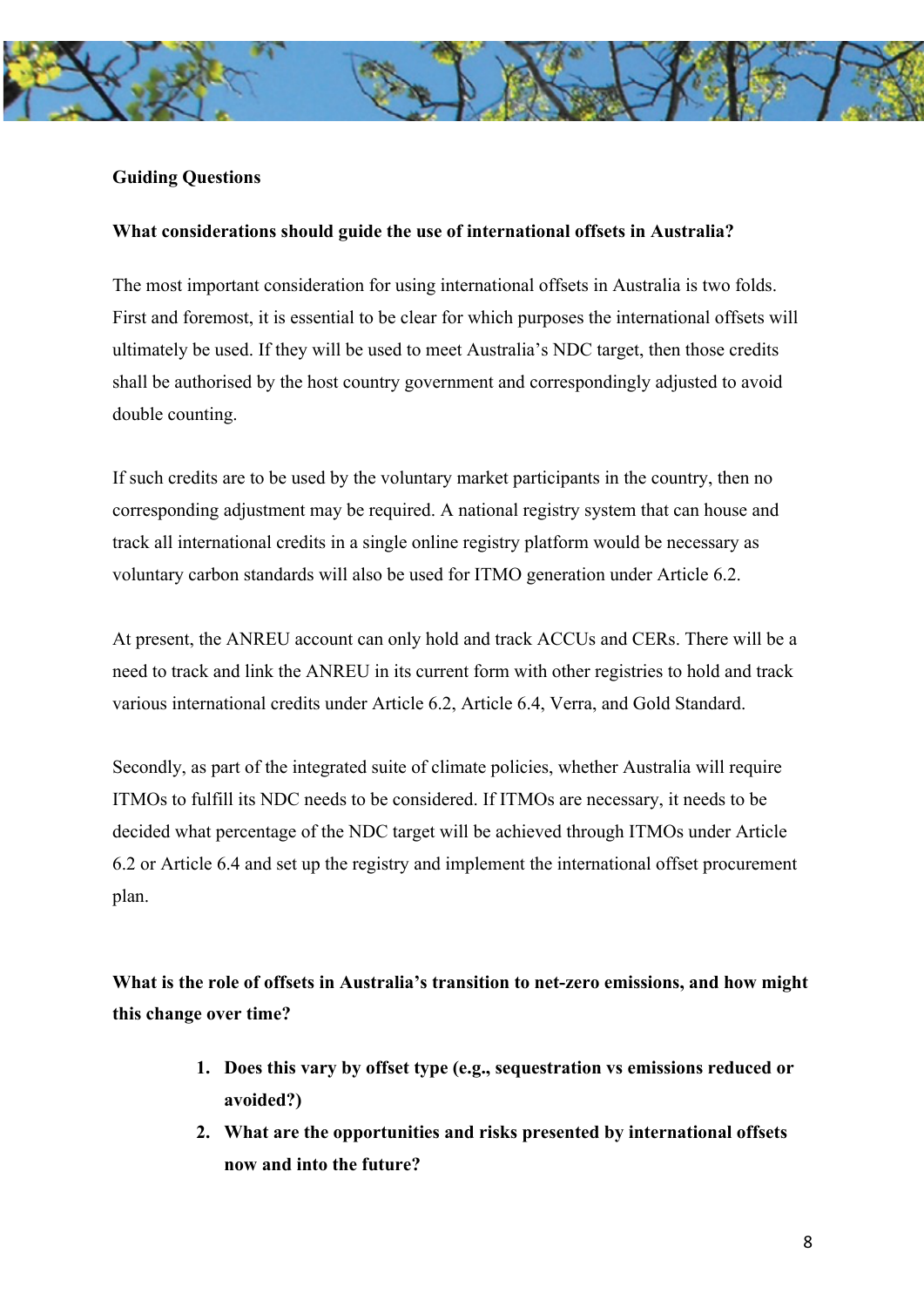

Short, medium and long-term emissions reduction targets with appropriate policies and governance mechanisms are essential for Australia's transition to net-zero emissions. The Australian Government's technology-driven plan will set a credible pathway to net-zero that needs to be complemented by the use of offsets for emissions arising in hard to abate sectors (e.g., mining, LNG, agriculture sector).

However, clarity on the use of offsets is critical. A country may have an ambitious net-zero target but may not have clarity and transparency around the use of offsets to achieve that target. For instance, Sweden has set a net-zero target by 2045, which became law in 2017, has transparency around offsetting. After attaining its net-zero targets, the Sweden government plans to go "net negative emissions", meaning capturing more greenhouse gases than it emits.

We foresee other advanced economies following the Sweden government's path of going from net zero to net negative emissions as it aligns with the ambition and long-term temperature goal of the Paris Agreement. In this journey of net zero to net negative emissions, offsets pertaining to sequestration projects will have more role to play than the offsets related to emission reduction or avoided emissions as sequestration projects will remove emissions from the atmosphere, helping achieve the long-term temperature goal of the Paris Agreement.

In terms of risk, we see that not participating in an international offset program as a risk as offset plays an essential role in addressing emissions that cannot be cut by any other means. That said, there are various qualities of credits currently available in the international market that shall go through a filtering process to be eligible under any scheme in Australia.

In terms of opportunities, large volumes of high-quality carbon credits can be generated from the pacific neighbouring countries through the IPCOS. This will help the Australian Government meet its NDC target at a lower cost and with greater socio, economic and environmental impact. This will also help Australian corporates in the voluntary market to meet their net-zero and climate-neutral pledges in a more cost-effective way. In addition, this will provide an opportunity for Australian carbon project developers to invest in and develop new carbon projects in the Indo-pacific region, thereby creating green jobs, technology transfer, and export revenue for Australia.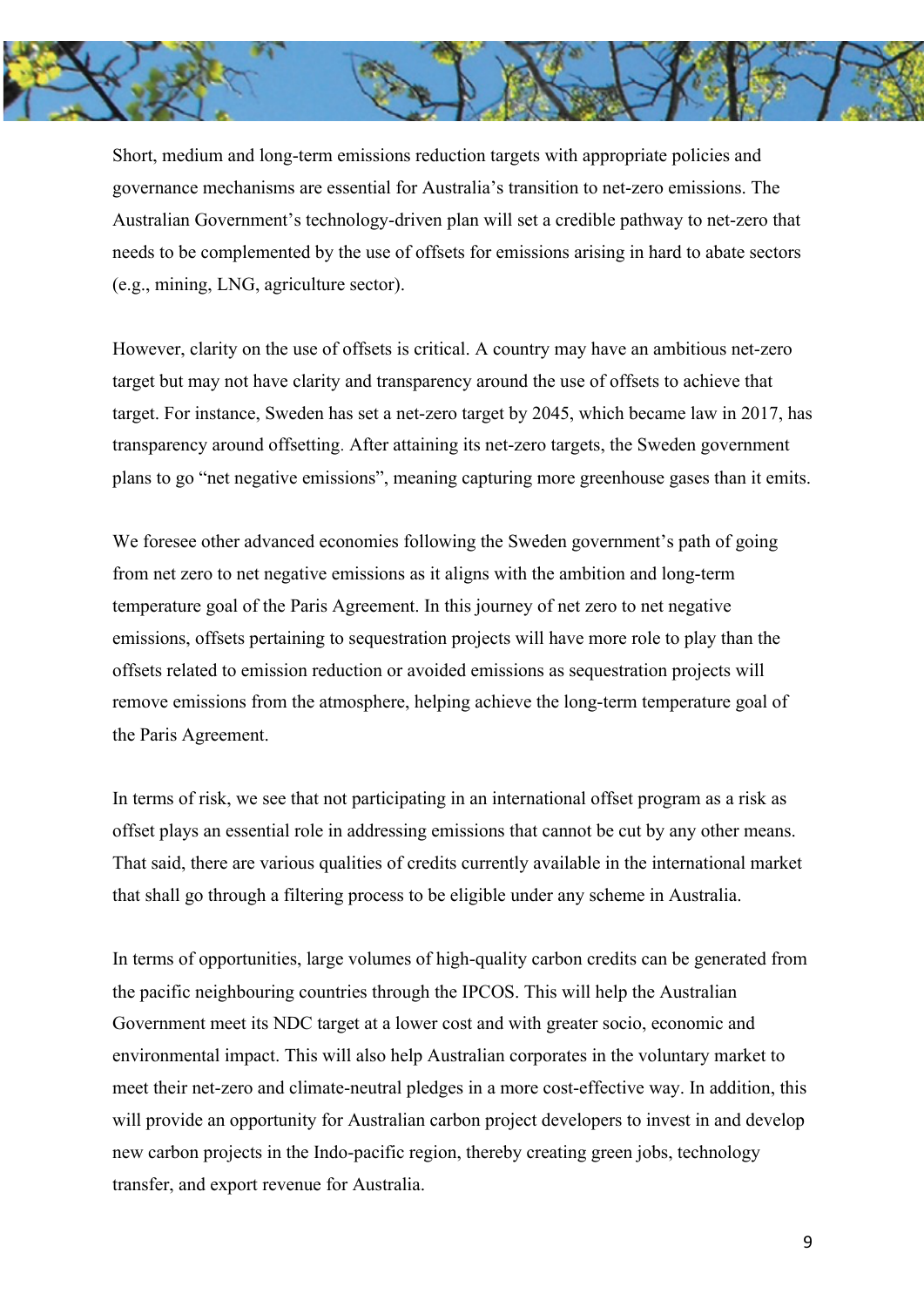

Carbon removal projects, in our experience, are not yet enough in numbers to meet the enormous demand for credits by the voluntary market participants that we are currently seeing in the market. In light of burgeoning corporate net-zero commitments, voluntary carbon market activity and demand for credits have spiked. Although carbon removal offsetting is becoming increasingly popular, there are often limits on the natural resources available to generate such offsets. There is clearly an opportunity to create high-quality removal offsets through IPCOS, ERF, and voluntary carbon standards nationally and internationally.

### **Are there lessons to be learned from experience with international carbon markets to date? What are most relevant to this review?**

The biggest lesson from our experience operating in the international carbon market is the importance of balancing supply and demand. Historically, the participants under Climate Active have purchased a majority of international offsets, highlighting the need for a continued supply of such credits in the coming years. Should this not be the case (i.e., a heavy restriction on the supply of international credits comes into play), the average cost of Climate Active eligible offsets would become prohibitively expensive. Climate Active participants would likely opt out of the program and continue purchasing high-quality international offsets to meet their net-zero target under other international voluntary accreditation schemes.

In terms of demand, we see the need to create a domestic market for ITMOs generated from the IPCOS. At present, there are no such policies in place. Should the Safeguard Mechanism baselines be ratcheted down to meet Australia's increased NDC, liable entities could potentially purchase ITMOs alongside ACCUs to meet their compliance obligations.

For example, a Safeguard Mechanism liable entity could purchase just ACCUs. Or, should they wish, they could also purchase up to 50% of ITMOs to supplement the ACCUs for their compliance purposes. Allowing liable entities the opportunity to purchase ITMOs alongside ACCUs for their compliance purposes will provide them with a flexibility mechanism and also support ITMO demand.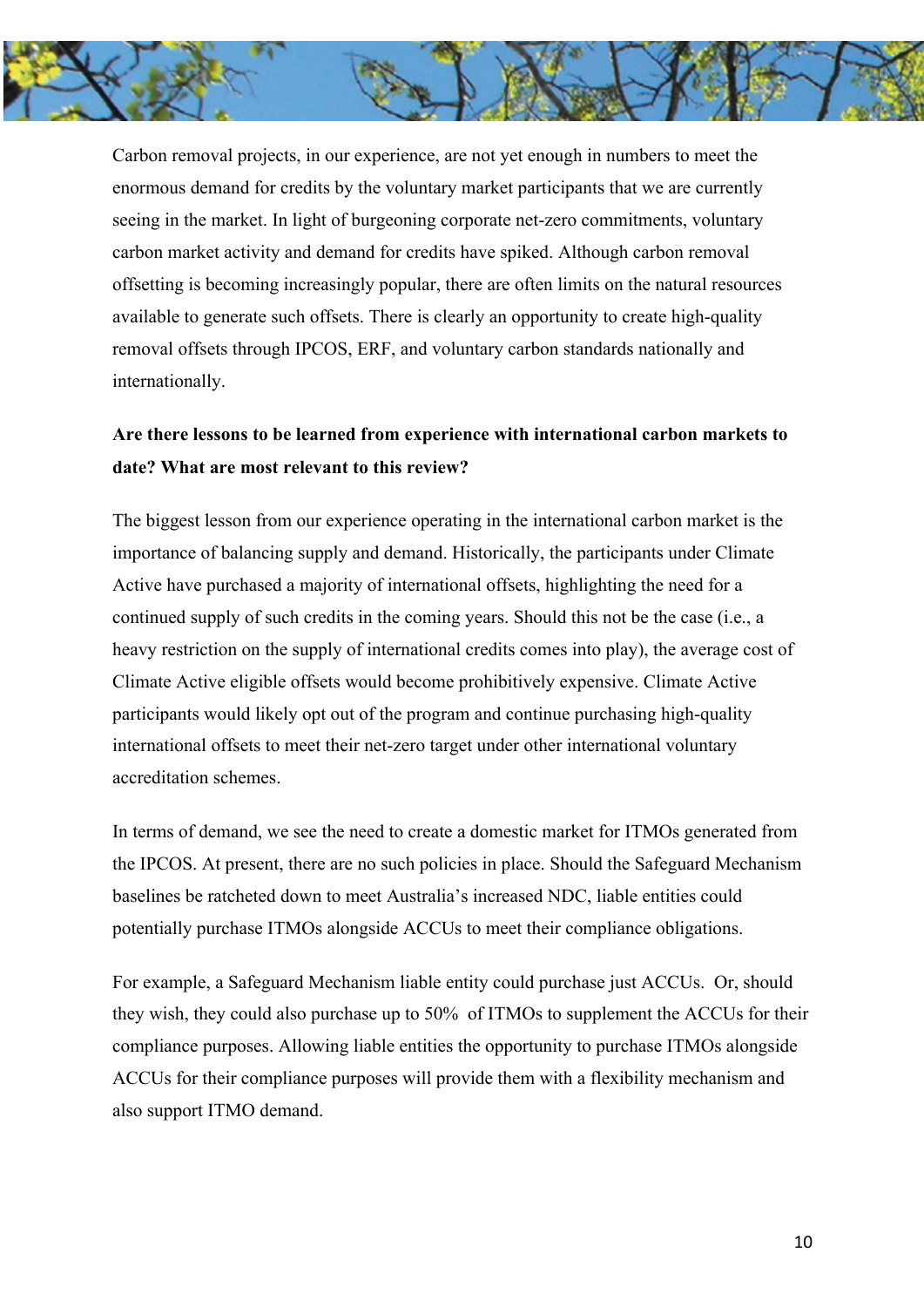

**What is your view of the criteria and standards currently applied by international offsets programs such as the Gold Standard, the Verified Carbon Standard and the Clean Development Mechanism?** 

- **Are there any gaps in the criteria used? What changes and/or additions are needed?**
- **What is your view of the standards applied to ensure an offsets credit represents a real reduction in greenhouse gas emissions (e.g., permanence, additionality, measurement, reporting, and verification (MRV) standards)?**
- **What is your view of the standards applied for taking into account cobenefits?**
- **What is your view of the standards applied to avoiding and addressing adverse impacts?**

As a project developer who has developed both ERF projects in Australia and CDM, VERRA, and Gold Standard Projects overseas, we can confidently assert that the criteria and standards applied by these standards are in line with the international best practice and are well respected across the world. As stated in the earlier sections, these standards will need to align their methodologies with Article 6 of the Paris Agreement.

We appreciate the opportunity to present our submission as the international carbon market continues to evolve in the Paris agreement era, with different sets of rules, bringing in more complexities in the market, where Weact would be participating proactively. We welcome the opportunity to continue providing our insights and inputs to international carbon market development and international best practice market design.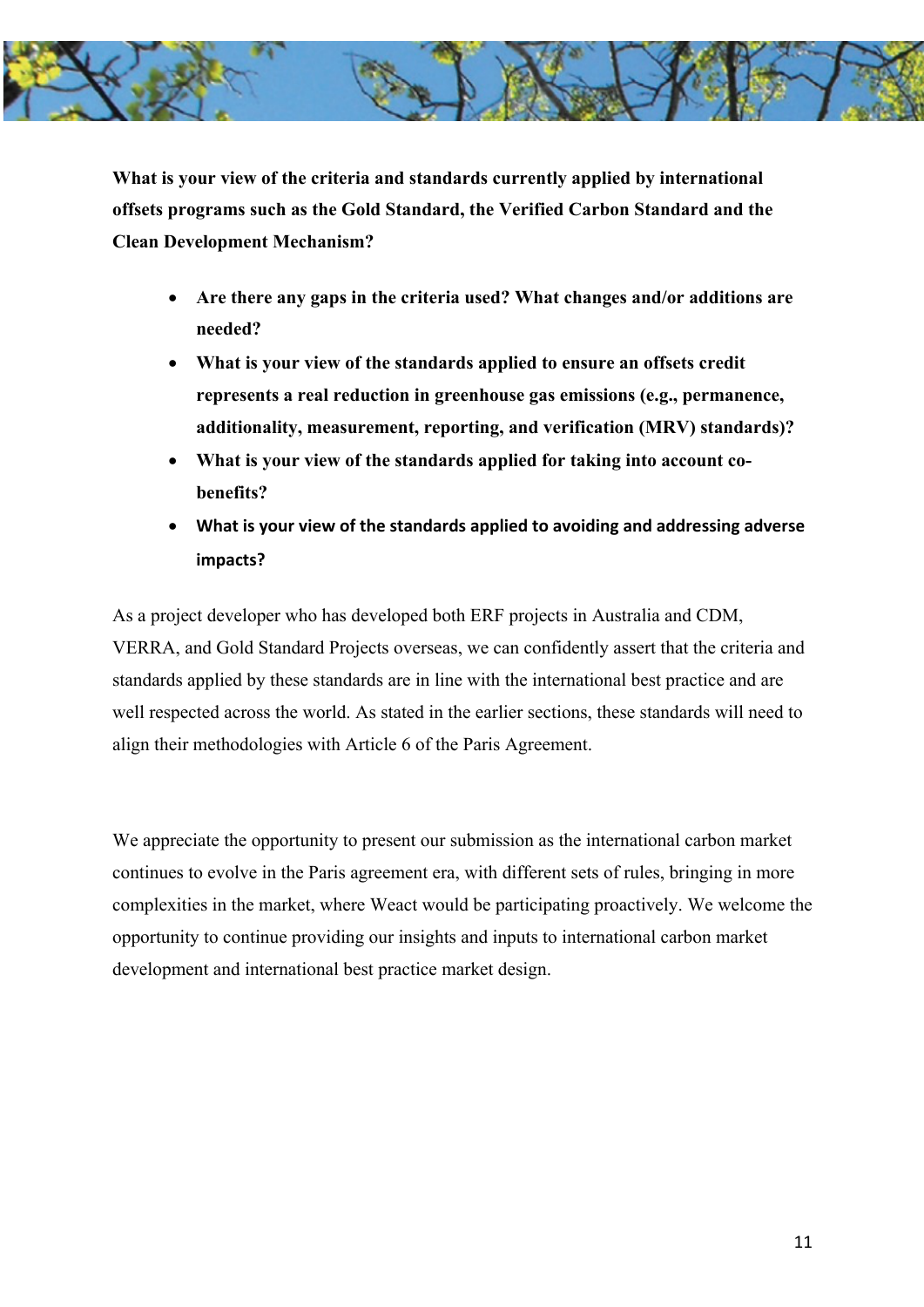

#### **Annex 1 – Example of International Carbon Projects with high co-benefits**

Over the years, we have witnessed higher demand for energy-efficient cookstoves credits in the market, often bought by corporates and European government clients at a premium price. These cookstove projects provide social, economic, and environmental benefits to the community and help the host countries meet their Sustainable Development Goals (SDGs).

After the adoption of the Paris Agreement and the Article 6 rule book, it is clear that any new carbon offset project in the future shall not only reduce GHG emissions but shall also promote sustainable development. The host country under Article 6.2, for instance, will be required to report regularly on how their cooperative approaches are contributing to sustainable development in line with their national objectives.

We firmly believe that the clean cooking technology-based carbon offset projects have a leading role under IPCOS. Along with high co-benefits, these projects will help Australia's Indo-Pacific neighbours achieve their SDGs.

Cooking without clean stoves and fuels releases toxic pollutants into the environment and endangers the health and well-being of billions in developing countries. In the Indo-pacific region, mainly in Papua New Guinea and Fiji, cooking on traditional energy-inefficient open fires is one of the key reasons for deforestation, where fuelwood is the primary source of domestic energy consumption. Over 90%2 of the population in Papua New Guinea and over 70%3 of the population in Fiji pre-dominantly cooks with fuelwood, mostly on traditional energy-inefficient open fires.

The poor logging practices, regular firewood collection are the main drivers of deforestation and forest degradation in PNG and Fiji. The large dependency on firewood as a primary fuel

<sup>2</sup> https://www.irena.org/-/media/Files/IRENA/Agency/Publication/2013/Sep/Papua-New-Guinea.pdf?la=en&hash=3E847FD95A91ADAA4CC34614F7A325F80CE36D39, pg, 4 3

https://cdm.unfccc.int/filestorage/Q/J/H/QJH2BYN4WR0318CASOKPFTD6M7ZI95/Untitled%20%28uploaded% 2012%20Jul%2019%2020%3A30%3A02%29.pdf?t=a0R8cjk2aGFifDBgDO6DKYkopWmPvvVYoq52, pg,2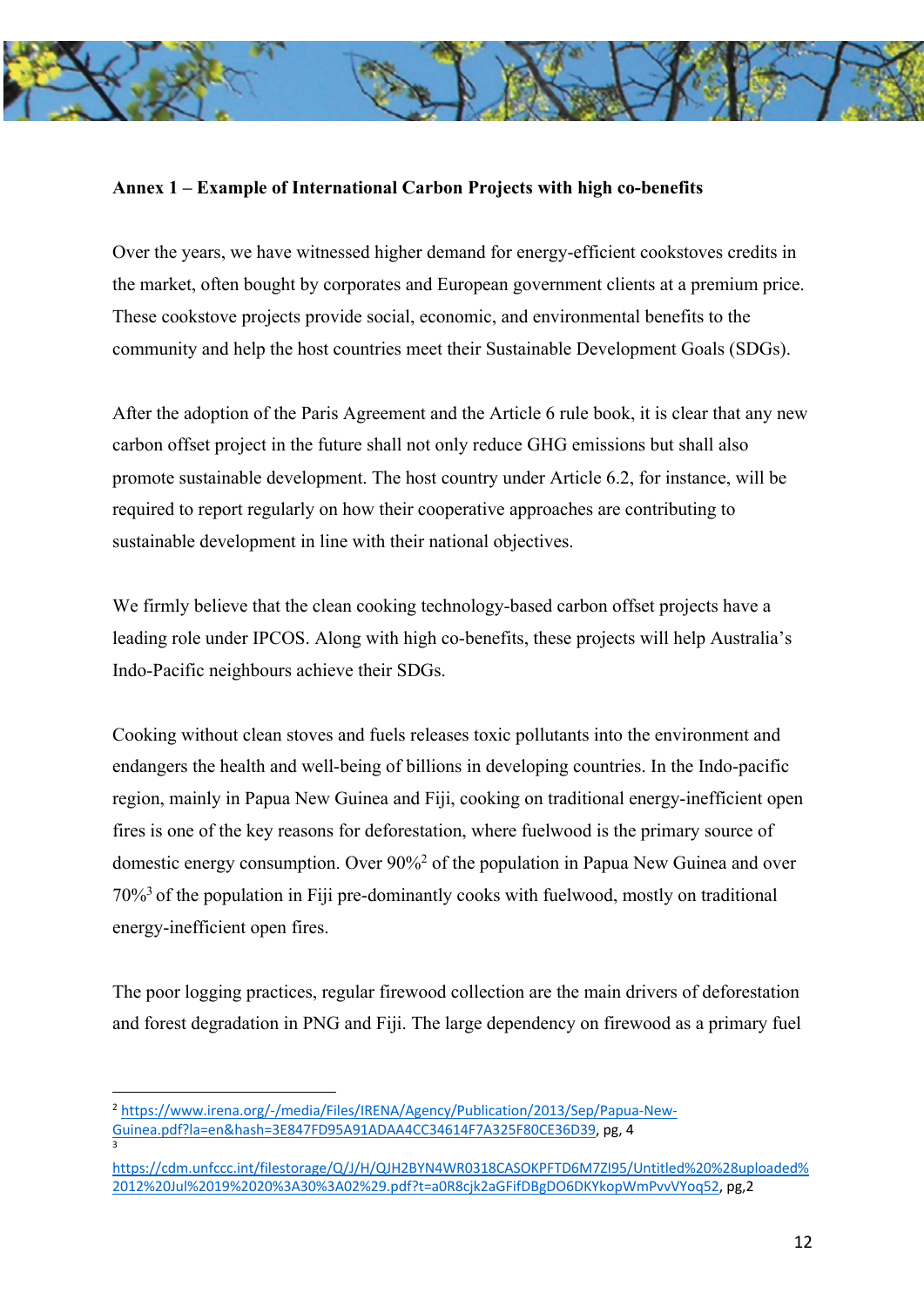

for households adversely affecting the forest resources leading to deforestation and forest degradation.

There are leading Australian companies and NGOs already playing their part in promoting, standardising clean cooking technologies and implementing them in developing countries.

World Vision Australia (WVA), one of the leading Australian NGOs, has been implementing an energy-efficient stoves program under CDM in Ethiopia since 2013. WVA has recently participated in the pilot Article 6.2 project development with the Swedish Government that aims to implement energy-efficient cookstoves in Ethiopia under Article 6.2.

Standards Australia, Australia's peak non-government, not-for-profit standards organisation, is working with the global community of experts in the energy-efficient cookstove sector on the standardization of cookstoves and clean cooking solutions as a member of the International Organisation for Standardization (ISO) technical committee.

The Australian Government is a partner<sup>4</sup> in the Climate and Clean Air Coalition (CCAC), which brings together more than 100 partners to reduce and avoid emissions of fast-acting pollutants, such as black carbon, methane, and hydrofluorocarbons. CCAC5 advocates replacing traditional cooking and heating with clean-burning biomass stoves to reduce black carbon emissions. Black carbon, or soot, is part of fine particulate air pollution, according to CCAC, which contributes to climate change.

Similarly, WeAct has been implementing a cookstove CDM project in Fiji since 2019, supporting Fijian communities in accessing affordable and high-quality clean cookstoves. This project reduces indoor air pollution, reduces GHG emissions, avoids deforestation, and creates local jobs for local men and women. Clean cooking-based carbon offset project like the one that is developed by WeAct in Fiji has significant SDG impacts, which, if implemented under IPCOS, can help Australia's Indo-pacific neighbours in achieving their SDGs.

<sup>4</sup> https://www.dfat.gov.au/international-relations/themes/climate-change/international-cooperation-onclimate-change#climate-clean-air-coalition

<sup>5</sup> https://www.ccacoalition.org/en/slcps/black-carbon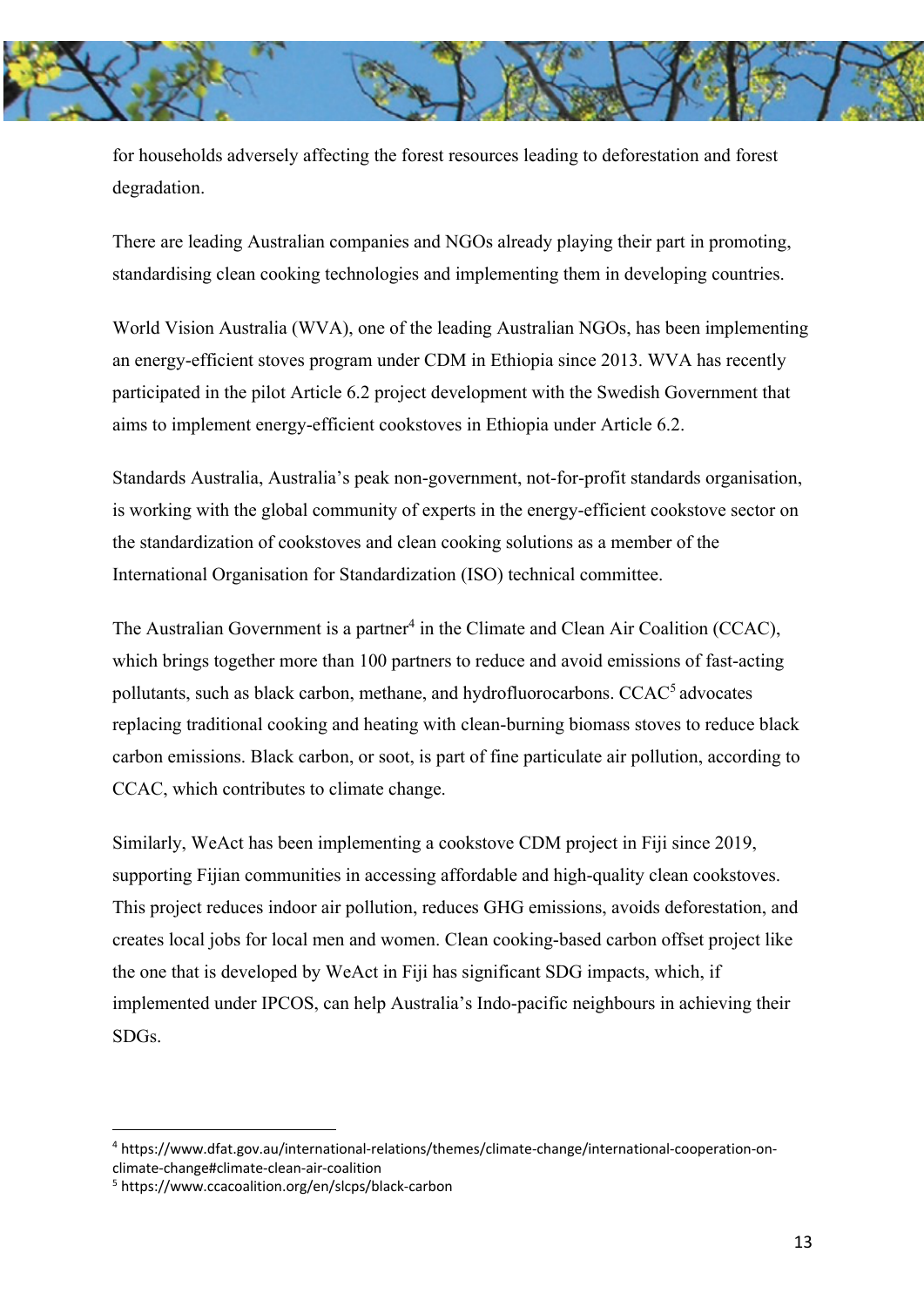

Potential SDGs that could be achieved through a clean cookstove based offset project developed under IPCOS:

| <b>SDG</b>             | Goal                              | <b>Indicators</b>                            |
|------------------------|-----------------------------------|----------------------------------------------|
| Goal 1                 | End poverty in all its forms      | Number of poor people benefitting from       |
|                        | everywhere                        | clean cooking technology                     |
| 1 NO <sub>RVERTY</sub> |                                   |                                              |
|                        |                                   |                                              |
| Goal 3                 | Ensure healthy lives and promote  | - Proportion of households considering       |
|                        | well-being for all at all ages    | respiratory diseases occur less often or not |
|                        |                                   | at all                                       |
|                        |                                   | - Proportion of households considering       |
|                        |                                   | burns occur less often or not at all         |
| Goal 4                 | Ensure inclusive and equitable    | - Proportion of children having more time    |
|                        | quality education and promote     | to do their homework                         |
|                        | lifelong learning opportunities   | - Proportion of children having more time    |
|                        | for all                           | to attend school                             |
|                        |                                   | - Proportion of beneficiaries who            |
|                        |                                   | participated in the manufacturing of         |
|                        |                                   | cookstoves                                   |
| Goal 5                 | Achieve gender equality and       | - Amount of time saved by women in           |
|                        | empower all women and girls       | cooking in energy-efficient stoves           |
|                        |                                   | - Amount of time saved by women in           |
|                        |                                   | wood collection                              |
|                        |                                   | - Proportion of women who dedicate the       |
|                        |                                   | saved time to other income-generating        |
|                        |                                   | activities                                   |
| Goal 7                 | Ensure access to affordable,      | - Number of clean cooking technologies       |
|                        | reliable, sustainable, and modern | implemented and used by the project          |
|                        | energy for all                    | participants                                 |